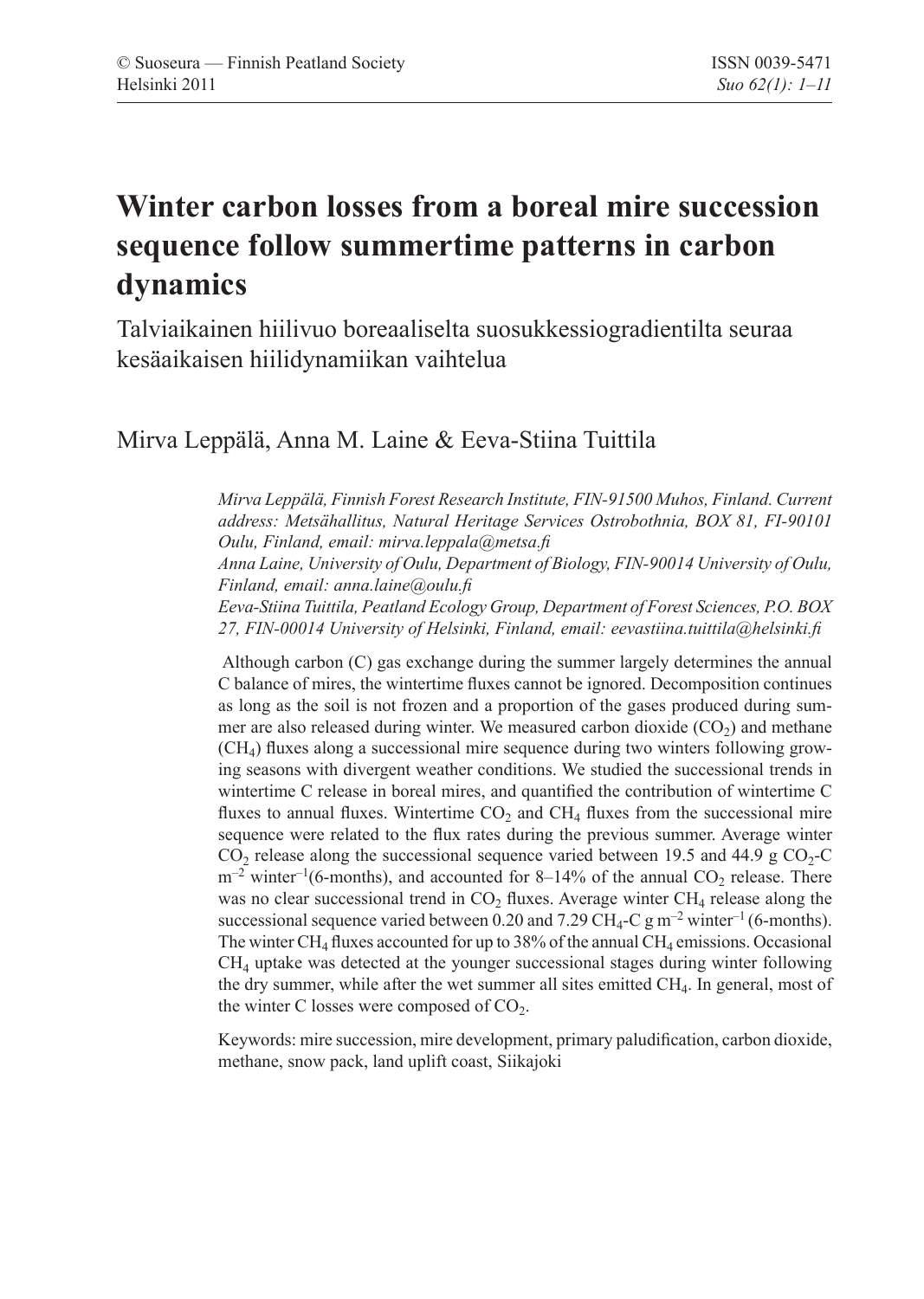# **Introduction**

Mire succession can be seen as a change from a groundwater-fed fen stage towards an ombrotrophic bog stage, which is rainwater-fed and dominated by *Sphagnum* mosses (Klinger et al. 1990, Hughes & Dumayne-Peaty 2002). During mire succession, changes occur in the peat layer thickness, vegetation, hydrology and nutrient status (Laine & Vasander 1996, Rydin & Jeglum 2006). These changes in ecosystem attributes result in accompanied changes in ecosystem functions, such as primary production and carbon (C) gas exchange between the ecosystem and atmosphere.

Boreal mires are generally sinks of atmospheric C (Gorham 1991, Clymo et al. 1998; Turunen et al.  $2002$ ; Nilsson et al.  $2008$ ). Most of the C gas exchange occurs during the growing season when atmospheric carbon dioxide  $(CO_2)$  is bound by plants during photosynthesis. Additional inputs of organic C to the ecosystem occur through water flow from surrounding areas (Gorham 1991). C is regularly lost from the ecosystem through respiration, methane  $(CH<sub>4</sub>)$  emissions and water runoff (Gorham, 1991 Roulet et al.,2007), while fires may cause rapid periodic losses (Turetsky & Wieder 2001).

Despite the low temperatures, snowpack and soil frost, the C gas exchange of boreal mires has been shown to continue during the winter months (Dise 1992; Nilsson et al. 2008). The wintertime C release may be substantial and therefore, have an important impact on the annual C gas balance (Melloh & Crill 1996; Alm et al. 1999a; Lafleur et al. 2003). Part of the produced  $CH_4$  and  $CO_2$  is stored in the peat during the growing season and released through diffusion during winter. However, despite the cold air temperatures decomposition may also continue throughout the winter as the soil is rarely too cold for decomposition (Kelly et al. 1968; Dise et al. 1993, Mariko et al. 2000, Roehm & Roulet 2003). The winter C release occurs as a direct flux from the soil to the atmosphere during snow-free periods or as an indirect flux through the snowpack. A snowpack of less than one meter promotes emissions by acting as a thermal insulator that keeps the soil warmer than the air and, therefore, enhances decomposition. When the snowpack is more than two meters deep, it strongly slows down or interrupts gas diffusion (Mariko et al. 1994).

During the last two decades, several studies have investigated the wintertime C exchange of boreal mires (Dise 1992, Melloh & Crill 1995, 1996, Alm et al. 1999a, Panikov & Dedysh 2000, Aurela et al. 2002). To our knowledge, this is the first study exploring the role of wintertime C release along a mire succession gradient. Our previous studies (Leppälä et al. 2008, 2011a, 2011b) revealed successional changes in the rates and dynamics of growing season  $CO<sub>2</sub>$  and  $CH<sub>4</sub>$ fluxes. The early successional stages appeared to have negligible  $CH_4$  release during a dry growing season, after which the emissions increased under moister conditions, while the older stages acted as a constant  $CH_4$  source (Leppälä et al. 2011b). The net C sink function appeared to peak in the middle of mire sequence, i.e. the intermediate successional phase had the highest net ecosystem  $CO<sub>2</sub>$  exchange (NEE), but only small differences were observed in the ecosystem respiration  $(R_{ECO})$ between the successional phases (Leppälä et al. 2008).

In here we aim to study whether successional patterns, similar to those detected during the growing seasons, may also occur during the following winters. We studied the successional trends in wintertime  $CO<sub>2</sub>$  and  $CH<sub>4</sub>$  fluxes and quantified the contribution of wintertime release to the annual fluxes.

# **Material and methods**

#### **Study area and experimental design**

The study was conducted at the land-uplift coast of Bothnia Bay in Siikajoki (64°45´N, 24°42´E), western Finland. The long-term average air temperature in the area for the period November to April is –5.3°C (Drebs et al. 2002). The study sites constituted a sequence that contains five differently aged mires. All sites had developed via primary paludification (Merilä et al. 2006) and exemplify a change from the first stages of mire succession towards a bog-phase. The mires were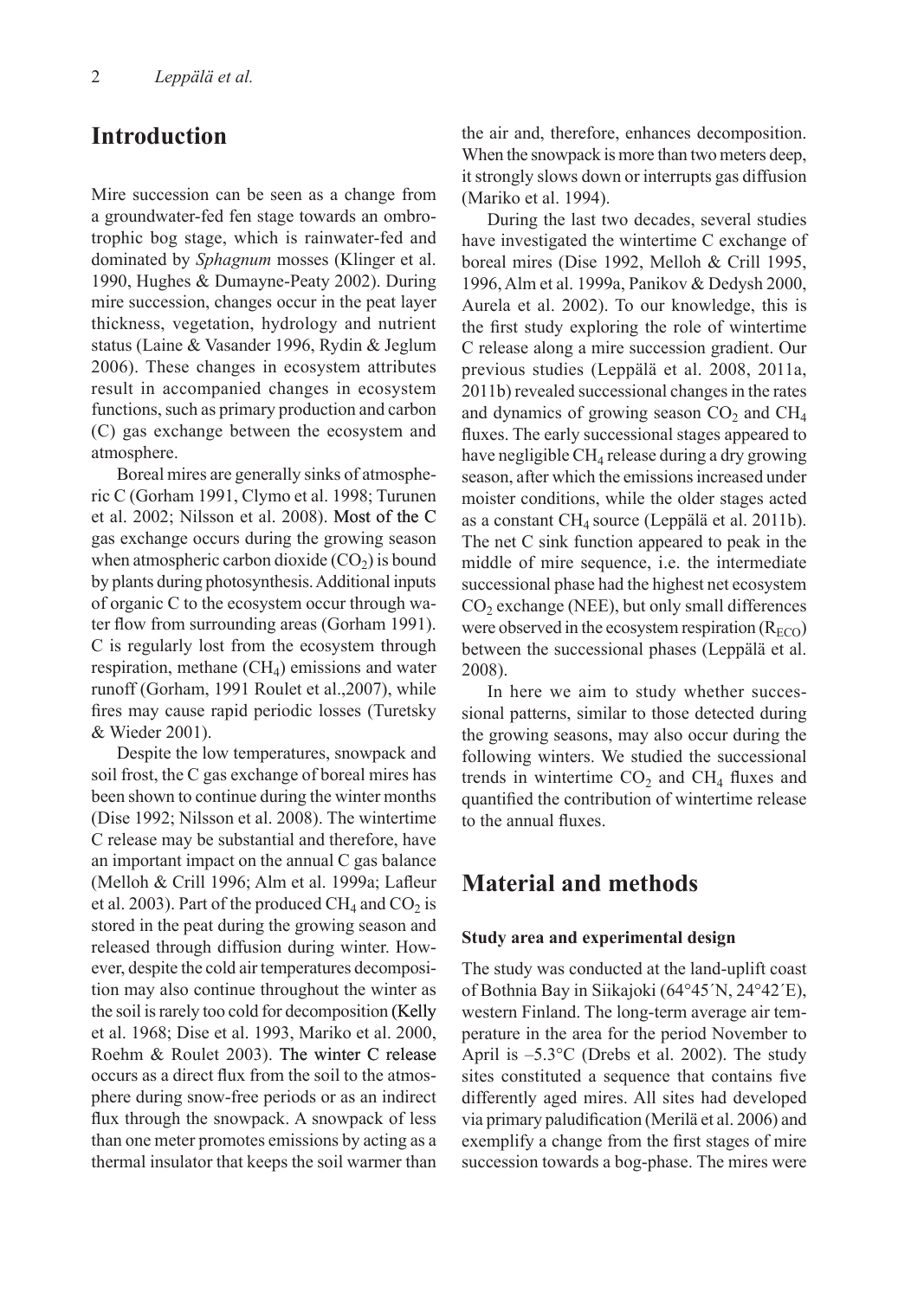0.5 to 1.5 ha in size and their ages from youngest to oldest are: 178, 205, 700, 1000 $\pm$ 70 and 2520  $\pm$ 50 BP yrs. The age estimation of the three youngest sites SJ1, SJ2, and SJ3 is based on the equation by Ekman (2001) and the bottom ages of the two oldest sites (SJ4 and SJ5) were 14C dated.

Along the 8 km successional mire sequence from the coast to inland, the vegetation changed from sedge and herb dominated to shrub and *Sphagnum* dominated. At the youngest site (SJ1), neither the vascular plant nor moss cover was fully closed. Along the successional sequence, the vegetation cover increased and at the oldest site (SJ5) the moss cover was already very dense. At the two youngest sites, SJ1 and SJ2 (wet meadows), the peat depth was less than 0.1m, while at sites SJ3 (mesotrophic fen), SJ4 (oligotrophic fen) and SJ5 (fen-bog transition), the peat depths were  $0.4$ ,  $0.9$  and  $1.9$ m, respectively. More site details are given in Leppälä et al. (2008, 2011b).

In order to measure  $CO<sub>2</sub>$  and  $CH<sub>4</sub>$  fluxes, we located five permanent sample plots at each site. The sample plots (0.56 x 0.56m) were located to cover the site-specific variation in vegetation, topography and water level. Water table well (a perforated tube with a diameter of  $\sim$ 2cm), was inserted into the soil beside each sample plot. Sample plots were surrounded by boardwalks to minimize disturbance.

#### **Measurements of CH<sub>4</sub> and CO<sub>2</sub> fluxes and environmental parameters**

 $CH<sub>4</sub>$  and  $CO<sub>2</sub>$  flux measurements were made monthly (November–April) during the winters 2003–2004 and 2004–2005 (in total 12 times per site). The measurements were conducted using either the chamber or the snowpack method depending on the thickness of the snowpack. In both methods, the C gas concentration of the air samples was determined within 24 hours in the laboratory.  $CO<sub>2</sub>$  concentration was determined in the Department of Chemistry, University of Oulu by an EGM-2 gas analyzer (PP Systems, UK) and the  $CH<sub>4</sub>$  concentration was determined using a Perkin-Elmer 8420 gas chromatograph (Perkin-Elmer Co., Beaconsfield, Buckinghamshire, UK) equipped with a flame ionisation detector (temperature 200 °C). Gas samples were injected

through a syringe filled with calcium carbonate to the external six port gas sample injector (Vici Ag, Schenkon, Switzerland) equipped with 1 ml loop. Before injection the loop was flushed with 15 ml of sample. From the loop sample was injected with carrier gas (He, 22 psig) to the column (HayeSep Q, mesh: 80/100, length: 6 ft, OD: 1/8" (Alltech, Deerfield, IL, USA)). Two standard samples were measured before the four actual samples and the average of the standards was compared to the samples.

The chamber method was used during snowfree periods (mostly November-December) and if the snowpack was less than 20 cm thick. The opaque aluminium chamber (size 60x60x30 cm) equipped with a battery-operated fan was placed in the water groove of the collar located around the sample plot to keep the chamber air tight during the measurement. In addition chamber sides were packed with snow to keep the temperature similar inside of the collar at the level of untouched snow pack. Only in few cases of deeper snow pack (nearly but less than 20 cm) insulation was done with moist snow. Gas samples were taken from the headspace into 30ml syringes after 5, 15, 25 and 35 minutes from the closure. Simultaneously with gas measurements, air temperature inside the measurement chamber and the water table level (WT) were measured. The fluxes were calculated from the linear change in the gas concentration in relation to time, area, volume, and air temperature.

The snowpack diffusion method was used during the snow-covered season (more than 20cm of snow) (mostly January–April). The gas samples were taken into syringes from the top and bottom of the snowpack using a 2mm diameter metal pipe. In addition, the snow porosity and the snow temperature were determined. The flux rate was calculated from the difference in concentrations between the bottom and top samples with respect to snowpack depth, porosity and snow temperature using Fick's Law of diffusion (Sommerfeld et al., 1993). The chamber and snowpack diffusion methods are described in more detail by Alm et al. (1999a, 2007).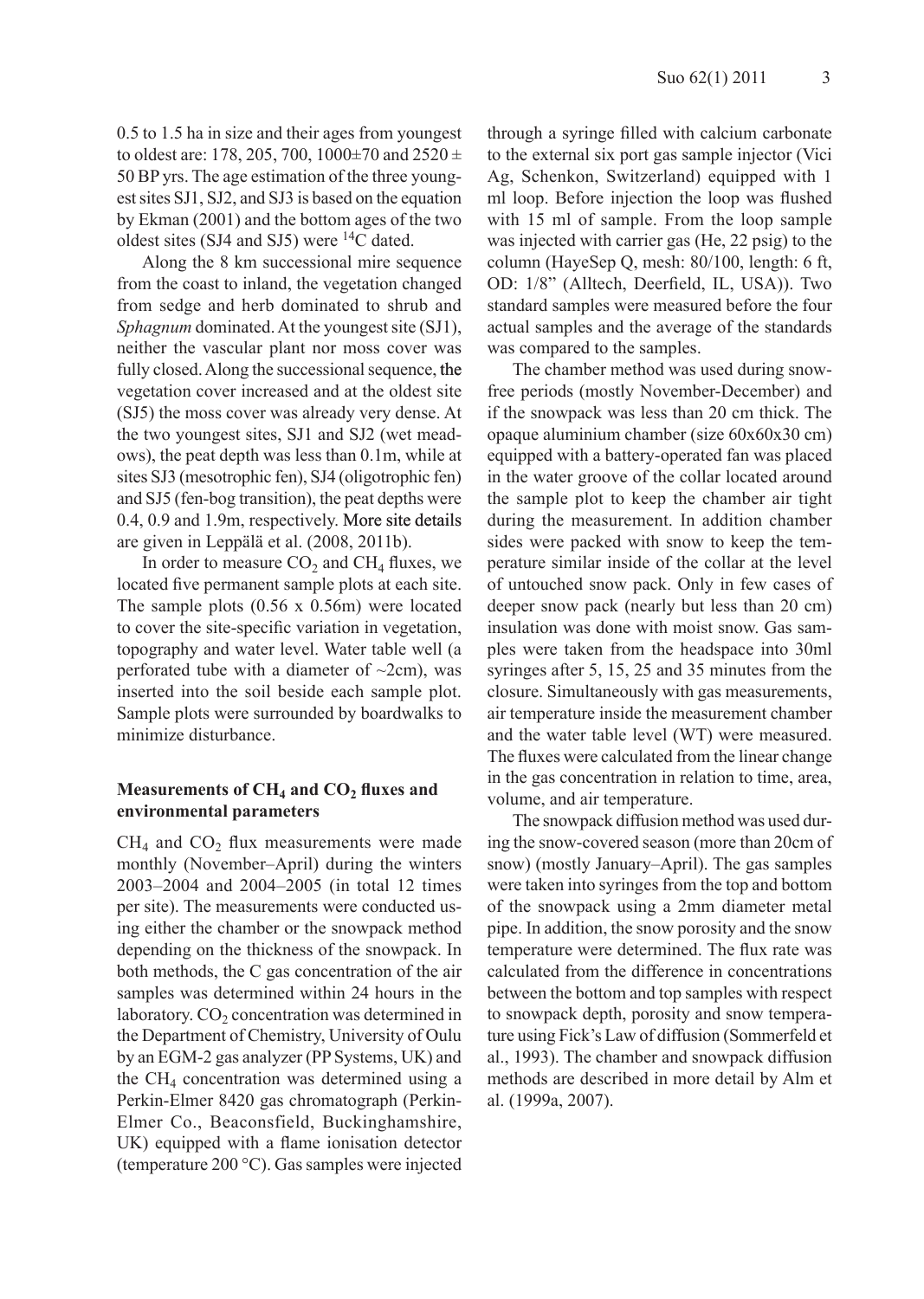

Figure 1. A) Air temperature (7-day moving average) and daily soil temperatures, and B) linearly interpolated average snow depth at the sites during winter 1 (2003–2004) and winter 2 (2004–2005).

*Kuva 1. A) Ilman lämpötila (seitsemän päivän liukuva keskiarvo) ja päivittäiset maalämpötilat, B) lineaarisesti interpoloidut lumikerroksen paksuudet tutkimusaloilla talvena 1 (2003–2004) ja talvena 2 (2004–2005).* 

#### **Data analysis**

We used linear interpolation between the measurements to reconstruct the fluxes over the two winters (from November to April) in 2003–2004 (winter 1) and 2004–2005 (winter 2). To estimate the proportion of winter fluxes from the annual flux we utilised growing season  $CO<sub>2</sub>$  and  $CH<sub>4</sub>$  flux data from Leppälä et al. (2011a, 2011b). In the present study we used the  $CO<sub>2</sub>$  exchange models from Leppälä et al. (2011a) to reconstruct average fluxes for each study site.

Air temperature and precipitation data were obtained from a nearby weather station (64°41´N, 25°05´E). Hobo data loggers (H08-008-04, Onset Computer Corporation, USA) were used to obtain continuous soil temperature data at a 30cm depth in each site. The thickness of snowpack was linearly interpolated to cover the whole wintertime for both winters.

We applied repeated measures ANOVA to test differences in the cumulative  $CO<sub>2</sub>$  and  $CH<sub>4</sub>$ fluxes, and in the thickness of snowpack. Winter was used as the within-subjects factor and site as between-subjects factor. The tests were performed with SPSS 19.0 for Windows (SPSS, Inc.).

# **Results**

#### **Environmental conditions during the winters**

The winter 2004–2005 (winter 2) was colder than the winter 2003–2004 (winter 1), with average air temperatures of –4.7°C and –4°C during November–April, respectively. Both winters were slightly warmer than the long-term average for the same period, i.e.,  $-5.3$  °C (Drebs et al. 2002). The snowpack was at its thickest in the middle of February in both winters, and it was thicker during winter 1 at all sites  $(p < 0.001)$ (Fig. 1). In both years, the second youngest mire site SJ2 had the thickest snowpack ( $p < 0.001$ ). In winter 1 the snowpack remained low until mid-February after which it rapidly gained thickness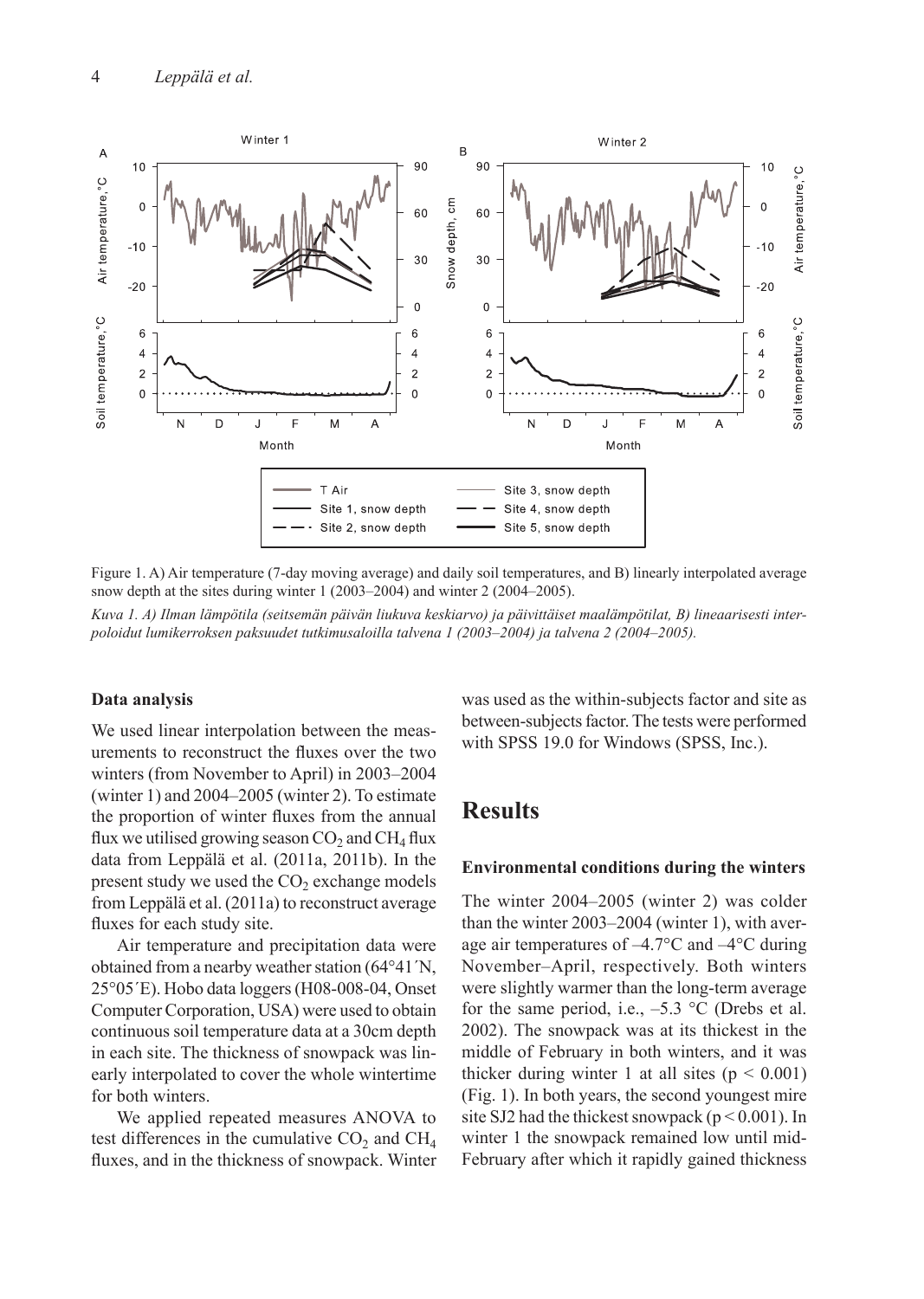

**Sites** 

Figure 2. The mean  $\pm$  SE of cumulative A) CH<sub>4</sub>-C and B)  $CO<sub>2</sub>-C$  emissions during winter 1 (2003–2004) and winter 2 (2004–2005). Statistically significant differences  $(P<0.05)$  are marked with  $*$ .

*Kuva 2. Keskiarvo ± SE kumulatiiviselle A) CH4-C ja B) CO2-C emissioille talvena 1 (2003–2004) ja talvena 2 (2004–2005. Tilastollisesti merkitsevät erot (P<0.05) on merkitty tähdellä (\*).* 

(Fig. 1). Soil temperature followed the changes in air temperature with a time lag, declining from November to April and thereafter increasing. The temperature at 30cm soil depth remained mostly above 0°C during the winters (Fig. 1). When the soil was not frozen, the water table was mostly near the soil surface and varied from –15cm below to 10cm above the peat surface (data not shown). The water table was lowest at the site SJ3.

### **Variation in winter C emissions between the sites**

On average, the sites emitted  $0.09-0.27$  g CO<sub>2</sub>-C  $m^{-2}$  d<sup>-1</sup> during the two winters, and the cumulative  $CO<sub>2</sub>$  emissions over the 6-month winter period varied from 18.6 to 43.7g  $CO_2$ -C m<sup>-2</sup> (Fig. 2). There were no statistically significant differences in the  $CO<sub>2</sub>$  fluxes between the sites (Table 1). However, the site SJ3, a mesotrophic fen, had slightly higher fluxes than the other sites (Fig. 2a).

The 6-month cumulative winter  $CH<sub>4</sub>$  flux varied between 0.20 and 7.29 CH<sub>4</sub>-C g m<sup>-2</sup>, with a daily average varying between 0.64 and 37.65 CH<sub>4</sub>-C mg m<sup>-2</sup> d<sup>-1</sup> (Table 2). During winter 2, which followed a rainy summer,  $CH<sub>4</sub>$  fluxes peaked in the middle of the successional mire sequence, i.e. in the mesotrophic fen site (SJ3).

### **Interannual variation, and contribution to annual C gas fluxes**

The seasonal pattern in  $CO<sub>2</sub>$  and  $CH<sub>4</sub>$  release was rather similar in all sites and for both winters: the fluxes were lowest during the midwinter when the snowpack was at its thickest, and the highest emissions were detected either during the early or late winter (Fig. 3).  $CH_4$  uptake was observed at some individual sample plots at the two youngest sites, SJ1 and SJ2, from November to January during winter 1, but on average these sites acted as  $CH<sub>4</sub>$ sources to atmosphere (Table 2). SJ3 acted as a small  $CH<sub>4</sub>$  sink from November to March during winter 1, with an average uptake of  $-0.27$  mg  $CH_4$ -C m<sup>-2</sup> d<sup>-1</sup>.

Table 1. Repeated measures ANOVA of the cumulative winter  $CO_2$  and  $CH_4$  fluxes of sites SJ1–SJ5 (n = 5) with winter as within-subjects factor and with site as betweensubjects factor.

*Taulukko 1. Alojen SJ1–SJ5 (n=5) kumulatiivisten talviaikaisten CO2- ja CH4-virtojen vertailu toistettujen mittausten varianssianalyysillä.* 

|   | F      | p     |  |
|---|--------|-------|--|
|   |        |       |  |
| 4 | 5.484  | 0.004 |  |
|   | 0.955  | 0.340 |  |
| 4 | 0.407  | 0.801 |  |
|   |        |       |  |
| 4 | 3.104  | 0.039 |  |
|   | 37.689 | 0.000 |  |
|   | 4.753  | 0.007 |  |
|   |        |       |  |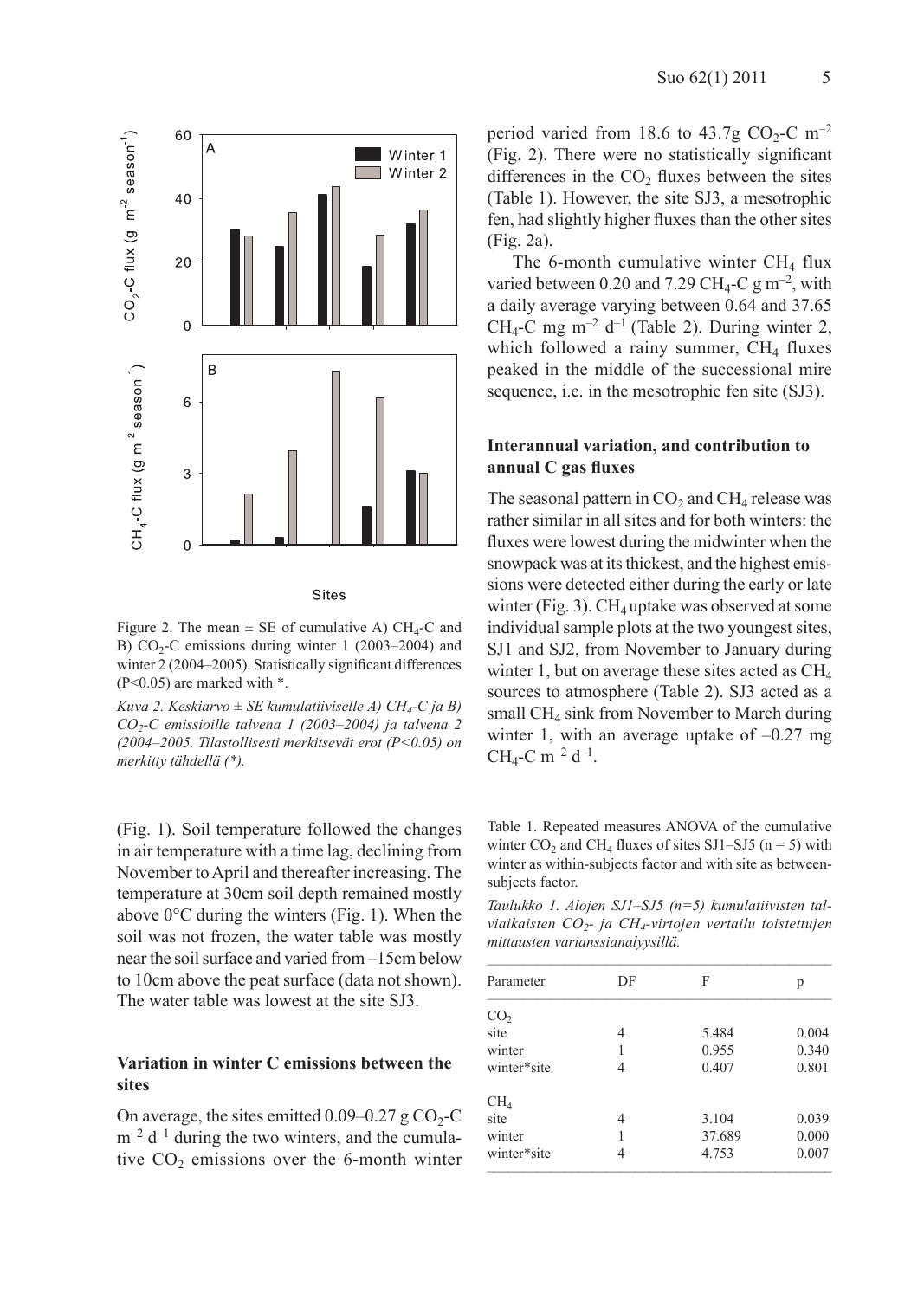

Figure 3. Measured wintertime CO<sub>2</sub> and CH<sub>4</sub> emissions during winter 1 (2003–2004, black dots) and winter 2 (2004–2005, white dots). Data are mean  $\pm$  SE of five measurement points at each site.

*Kuva 3. Mitattu talviaikainen CO2 ja CH4 emissio talvena 1 (2003–2004, mustat pisteet) ja talvena 2 (2004–2005, valkoiset pisteet). Kukin piste on yhden alan viiden mittauspisteen keskiarvoa ± SE.*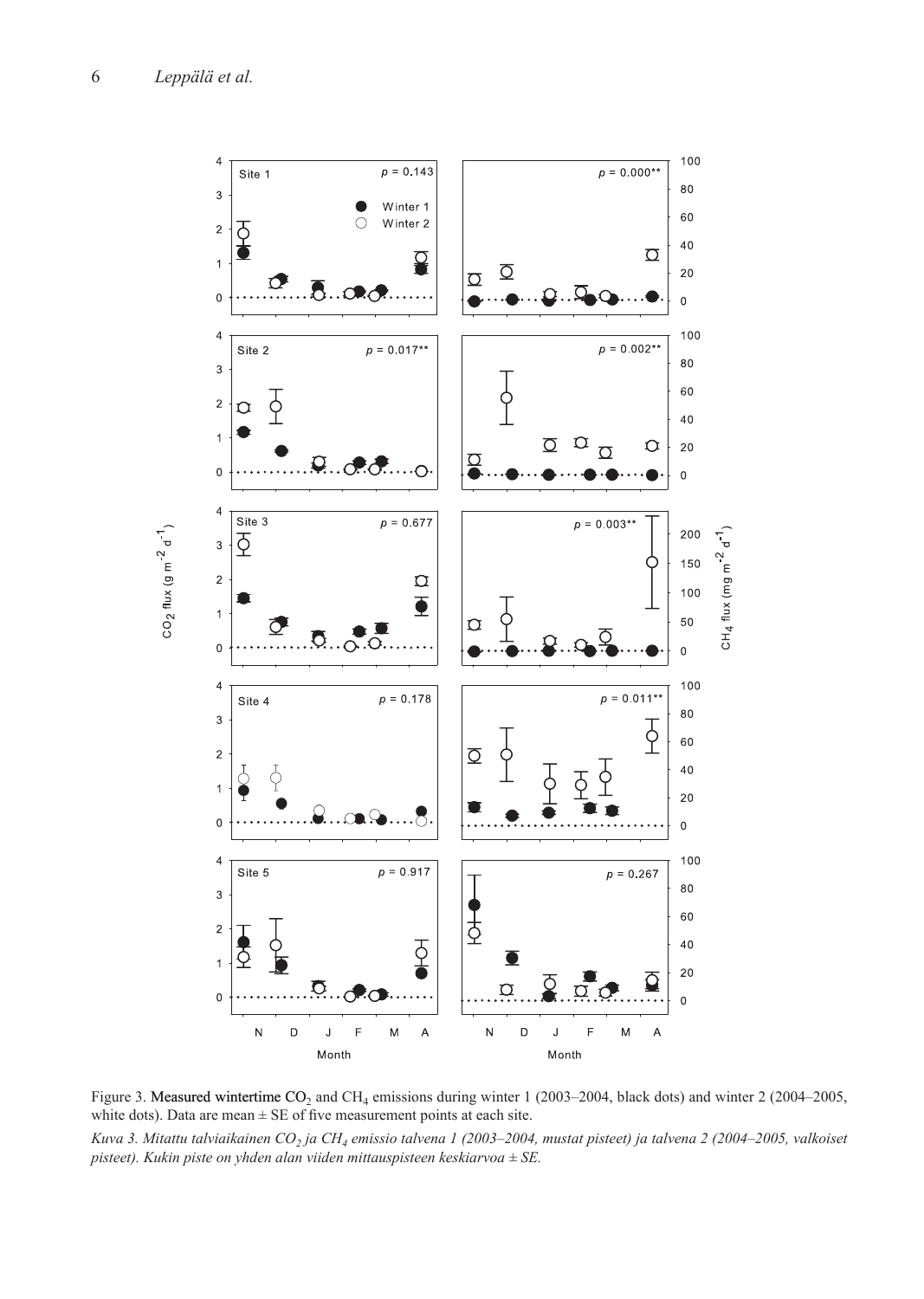The  $CO<sub>2</sub>$  flux rate varied little between the two winters and no significant differences were found (Table 1). The wintertime  $CO<sub>2</sub>$  release accounted for 8–14% of the annual  $CO<sub>2</sub>$  ecosystem respiration (Table 2). The proportion was slightly higher at the two oldest sites, especially during the second year.

There was a clear difference in the  $CH<sub>4</sub>$  emissions between the two winters in most sites. At sites SJ1 to SJ4, the  $CH<sub>4</sub>$  fluxes differed significantly between the two winters, with higher emissions during winter 2 (Table 1) (Fig. 3). At the oldest site SJ5, the CH<sub>4</sub> fluxes did not differ between the winters ( $p = 0.267$ ) (Table 1). The winter CH<sub>4</sub> fluxes accounted for up to 38% of the annual  $CH<sub>4</sub>$ emissions. These proportions remained similar at the oldest site between years, while at the other

sites the winter  $CH<sub>4</sub>$  flux accounted for more of the annual  $CH<sub>4</sub>$  emissions during the second year. Despite higher  $CH_4$  emissions following the wet summer most of the total annual C gas efflux was contributed by  $CO<sub>2</sub>$  (Table 2).

### **Discussion**

### **Winter fluxes in relation to the previous summer**

The patterns in wintertime  $CO<sub>2</sub>$  and  $CH<sub>4</sub>$  emissions along the succession gradient were similar to those detected during the growing seasons (Leppälä et al. 2008, 2011a, 2011b). In our previous study (Leppälä et al. 2008) the rates of ecosystem

Table 2. Daily average  $CO_2$  and  $CH_4$  emissions (n=5) and annual ecosystem respiration  $CO_2$  and  $CH_4$  emissions along the sequence (for the sites SJ1–SJ5) during winter 1 (2003–2004) (left in the column) and winter 2 (2004–2005) (right in the column). The integrated annual emissions cover the periods of 1 July 2003 – 30 June 2004 and 1 July 2004 –30 June 2005. The values in parenthesis indicated the proportion of winter emissions to the total annual release of  $CO<sub>2</sub>$ and CH<sub>4</sub>.

Taulukko 2. Päivittäinen talviaikaisen vuon keskiarvo (n=5) ja vuosittaiset CO<sub>2</sub> ja CH<sub>4</sub> kumulatiiviset vuot sukkes*siogradientilla (aloille SJ1–SJ5) talvella 1 (2003–2004) (vasen sarake) ja talvella 2 (2004–2005) (oikea sarake). Integroimalla lasketut vuosittaiset vuot kattavat ajanjaksot 1. heinäkuuta 2003 – 30. kesäkuutta 2004 ja 1. heinäkuuta 2004 – 30. kesäkuuta 2005. Suluissa olevat arvot tarkoittavat talviaikaisten voiden osuutta vuosittaisista CO2 ja CH4 kokonaispäästöistä.*

|                |                                                       | CO <sub>2</sub> |                                       |                           |                                                                      |                                      | CH <sub>4</sub>                       |                     |  |
|----------------|-------------------------------------------------------|-----------------|---------------------------------------|---------------------------|----------------------------------------------------------------------|--------------------------------------|---------------------------------------|---------------------|--|
|                | Average daily<br>winter flux<br>$(g C m^{-2} d^{-1})$ |                 | <sup>a</sup> Annual<br>$(g C m^{-2})$ | ecosystem respiration     | Average daily<br>winter flux<br>$\text{(mg C m}^{-2} \text{d}^{-1})$ |                                      | aAnnual<br>emission<br>$(g C m^{-2})$ |                     |  |
|                | Päivittäinen<br>keskivuo<br>talvella                  |                 | hengitys                              | Vuotuinen<br>ekosysteemin |                                                                      | Päivittäinen<br>keskivuo<br>talvella |                                       | Vuotuinen<br>päästö |  |
| Site           | winter 1                                              | winter 2        | winter 1                              | winter 2                  | winter 1                                                             | winter 2                             | winter 1                              | winter 2            |  |
| $\mathbf{1}$   | 0.16                                                  | 0.16            | 341.5<br>(9%)                         | 370.6<br>(8%)             | 0.64                                                                 | 10.43                                | 1.8<br>$(11\%)$                       | 14.1<br>(16%)       |  |
| $\overline{2}$ | 0.2                                                   | 0.21            | 333.2<br>$(11\%)$                     | 386.4<br>$(10\%)$         | 0.92                                                                 | 18.45                                | 2.5<br>(12%)                          | 14.3<br>(28%)       |  |
| 3              | 0.23                                                  | 0.25            | 407.1<br>$(10\%)$                     | 394.4<br>$(11\%)$         | $\theta$                                                             | 37.65                                | 1.3<br>$0\%$                          | 18.9<br>(38%)       |  |
| 4              | 0.11                                                  | 0.17            | 207.2<br>(9%)                         | 227.8<br>(13%)            | 7.8                                                                  | 31.05                                | 10.5<br>(15%)                         | 23.6<br>(26%)       |  |
| 5              | 0.2                                                   | 0.2             | 261.7<br>(12%)                        | 259.5<br>(14%)            | 17.25                                                                | 11.7                                 | 18<br>(17%)                           | 18.5<br>(16%)       |  |

 $aE$ cosystem respirations and CH<sub>4</sub> emissions during growing season are according to Leppälä et al. 2011a and 2011b. The periods between measurements are linearly interpolated to cover the entire year.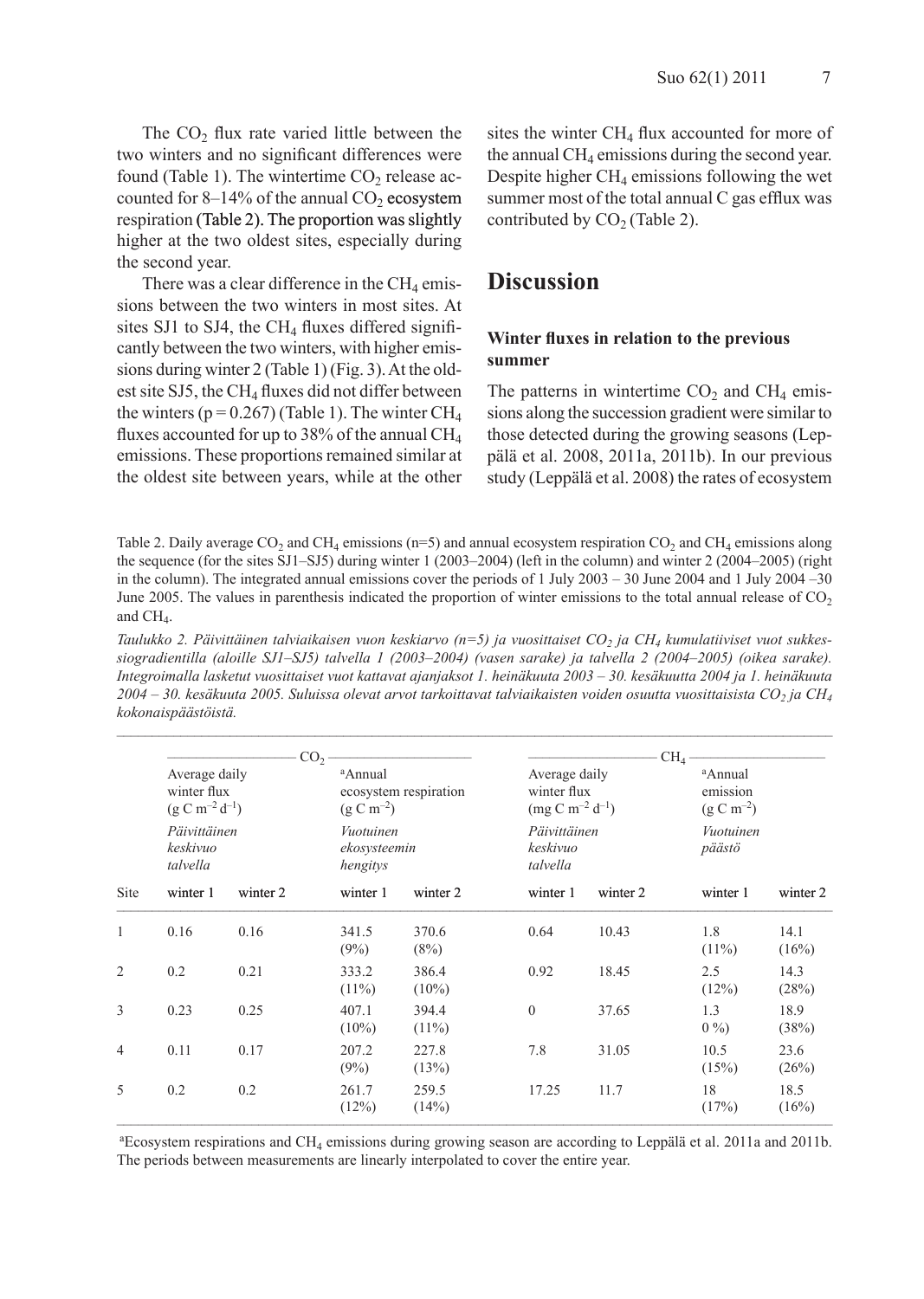respiration differed only slightly between the sites during the growing season. Similarly in this study, only minor variations in  $CO<sub>2</sub>$  emissions were noticed between sites during wintertime. This is in accordance with large comparisons of Reichstein et al. (2007) and Lund et al. (2010) that show only little variation in the overall respiration rates between boreal mires. Furthermore, we also found a clear connection between growing season CH4 emissions (Leppälä et al. 2011b) and CH4 flux rates during the following winter. The three youngest sites had negligible  $CH_4$  emissions during the dry growing season, whereas during the wet growing season the emissions clearly increased (Leppälä et al. 2011b). The same pattern was observed during the following winters. Thus, the summertime gas exchange determines at least part of the wintertime C release. This is reasonable as the  $CO<sub>2</sub>$  and CH<sub>4</sub> formed in the peat during the summer are stored in the pore water and released from peat through diffusion during winter (Dise 1992, Dise et al. 1993). Winter emission rate is a result of the diffusion of gas stored during summer and the diffusion of the gas formed during winter. Despite colder air temperatures, the soil temperature is usually adequate for soil respiration even during winter and the substrate stored during summers provides the energy needed for the decomposition processes (Kelly et al. 1968, Mariko et al. 2000, Roehm & Roulet 2003, Juottonen et al. 2008). Both  $CO_2$  and  $CH_4$  fluxes were highest from the mesotrophic site (SJ3). Along the sequence, this is the first site that has an adequate peat layer, vital fen vegetation dominated by sedges and a rather dense moss carpet. These conditions ensure that there are optimal conditions for substrate production during the summer, which in turn will enable the decomposition processes to continue during the winter months.

#### **Methane emissions during winter**

Measured daily  $CH_4$ -C emissions (0.64–37.65 mg)  $m^{-2}$ ) and the cumulative winter losses of CH<sub>4</sub>-C  $(0.20-7.29 \text{ mg m}^{-2})$  were in accordance with earlier studies (Dise 1992, Alm et al., 1999b, Moore & Roulet 1995, Nilsson et al. 2001).

Along the succession gradient,  $CH<sub>4</sub>$  uptake was measured during winter 1 at sites SJ1, SJ2

and SJ3, where the lowest water table levels were also detected. Aerobic methanotrophs consume methane and benefit from the additional air space when water tables are low (Sundh et al. 1994). Similar to our study, winter time  $CH<sub>4</sub>$  uptake has also been observed from forestry drained peatlands (Martikainen et al. 1995, Alm et al. 1999b). The seasonal  $CH<sub>4</sub>$  dynamics often involve high episodic fluxes during spring thaw (Tokida et al. 2007; Hargreaves et al. 2001). Although we were not able to catch episodic fluxes with the resolution of monthly measurements, we noticed clearly higher emissions in April, especially at site SJ3.

#### **Importance of winter fluxes**

Measured  $CO<sub>2</sub>$ -C values ranged between 0.11 and  $0.25$  g m<sup>-2</sup> d<sup>-1</sup> resulting in total losses of 20 to 45  $CO<sub>2</sub>-C$  g m<sup>-2</sup> during winters. The magnitude of both the daily and winter losses are similar to previous studies carried out in boreal mires (Lafleur et al. 2003, Alm et al. 1999b). Furthermore, the annual ecosystem respiration of the sites ranged from 207 to 407 g  $CO<sub>2</sub>-C$  m<sup>-2</sup> (Table 2), being similar to those found earlier in boreal mires, 60– 539 g C m<sup>-2</sup> yr<sup>-1</sup> (Silvola et al. 1996, Lund et al.  $2010$  and the references therein). The wintertime  $CO<sub>2</sub>$  release accounted for 8–14% of the annual  $CO<sub>2</sub>$  release, in the same range as earlier estimates for mires (Alm et al. 1999b). Alm et al. (1999a) measured higher proportions in bogs than fens. Even though the proportions were slightly higher at the older end of the sequence during winter 2, no clear difference was found. The winter  $CO<sub>2</sub>-C$ losses from the different sites along the sequence were equivalent to 14–62% of the 2004 growing season NEE detected in our previous study (Leppälä et al. 2008). Similarly Lafleur et al. (2003) found 30–70% of the net gain in summer was released during the winter months.

The cumulative annual  $CH<sub>4</sub>$  emissions ranged from 1.3 to 23.6 g C m<sup>-2</sup>; this is in accordance with earlier studies with emissions ranging from 1.4 to 17.3 g CH<sub>4</sub>-C annually (Nilsson et al. 2001, Huttunen et al. 2003, Rinne et al. 2007). The contribution of wintertime  $CH<sub>4</sub>$  fluxes to annual emissions has been observed to range between 4 to 33% (Dise 1992, Melloh & Crill 1996, Alm et al. 1999b, Rinne et al. 2007). Our results fit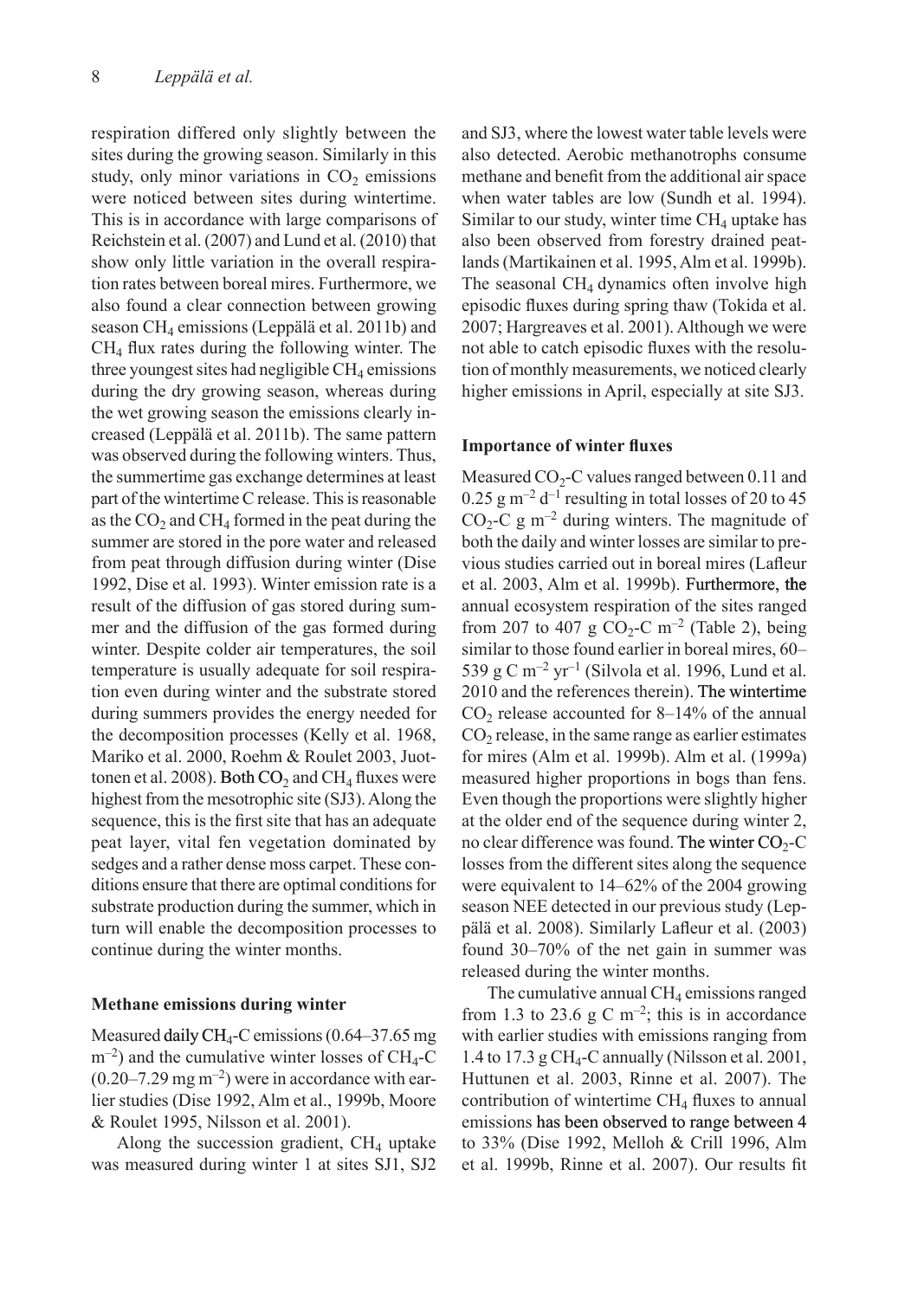into this range, as the sites released 11–38% of the annual  $CH<sub>4</sub>$  emissions during the respective winters.

The monthly winter time sampling in our study may underestimate the annual emissions, especially the  $CH<sub>4</sub>$  emissions that can sporadically be high during spring time. Therefore the presented estimates for the cumulative emissions that are based on monthly measurement are very conservative because they likely have missed the emission peaks. While accounting the low resolution in sampling, estimates were reasonable and the study showed the link between summer time C fluxes and the fluxes of the following winter.

# **Acknowledgements**

We are grateful to Heikki Vesala, Ulla Repo, Jaakko Ojala, Petri Reponen, and Juho Autio for their contribution to the field work and gas sample analysis. We would like to thank David Wilson and Emily Müller for help in reviewing the English language, and Marja-Leena Päätalo, Oili Tarvainen and Jari Oksanen for their valuable comments on the manuscript. The study was supported by Academy of Finland (project codes 131409, 218101), University of Oulu, and the Ministry of Employment and the Economy in Finland.

## **References**

- Alm, J., Saarnio, S., Nykänen, H., Silvola, J. & Martikainen, P.J. 1999a. Winter  $CO_2$ , CH<sub>4</sub> and N<sub>2</sub>O fluxes on some natural and drained boreal peatlands. Biogeochemsitry 44: 163–186.
- Alm, J., Schulman, L., Walden, J., Nykänen, H., Martikainen, P.J. & Silvola, J. 1999b. Carbon balance of a boreal bog during a year with an exceptionally dry summer. Ecology 80: 161–174.
- Alm, J., Shurpali, N.J., Tuittila, E-S., Laurila, T., Maljanen, M., Saarnio, S. & Minkkinen, K. 2007. Methods for determining emission factors for the use of peat and peatlands flux measurements and modelling. Boreal Environment Research 12: 85–100.
- Aurela, M., Laurila, T. & Tuovinen, J. 2002. Annual  $CO<sub>2</sub>$  balance of a subarctic fen in northern Europe: Importance of the wintertime efflux. Journal of Geophysical Research 107, 4607, doi:10.1029/2002JD002055.
- Clymo, R.S., Turunen, J. & Tolonen, K. 1998. Carbon accumulation in peatlands. Oikos 81: 368–388.
- Dise, N.B. 1992. Winter fluxes of methane from Minnesota peatlands. Biogeochemistry 17: 71–83.
- Dise, N.B., Gorham, E. & Verry, E.S. 1993. Environmental factors controlling methane emissions from peatlands in northern Minnesota. Journal of Geophysical Research 98:10583–10594.
- Drebs, A., Nordlund, A., Karlsson, P., Helminen, J. & Rissanen, P. 2002. Climatological Statistics of Finland 1971–2000. Finnish Meteorological Institute. Climatic Statistics of Finland 2002:1, Helsinki.
- Ekman, M. 2001. Computation of historical shore levels in Fennoscandia due to postglacial rebound. Small Publications in Historical Geophysics No. 8. Summer Institute for Historical Geophysics, Ålan Islands.
- Gorham, E. 1991. Northern peatlands: role in carbon budget and probable responses to global warming. Ecological Applications 1: 182–195.
- Hargreaves. K.J., Fowler, D., Pitcairn, C.E.R. & Aurela, M. 2001. Annual methane emission from Finnish mires estimated from eddy covariance campaign measurements. Theoretical and Applied Climatology 70:203–213.
- Hughes, P.D.M. & Dumayne-Peaty, L. 2002. Testing theories of mire development using multiple successions at Crymlyn Bog, West Glamorgan, South Wales, UK. Journal of Ecology 90: 456–471.
- Huttunen, J.T., Nykänen, H., Turunen, J. & Martikainen, P.J. 2003. Methane emissions from natural peatlands in the northern boreal zone in Finland, Fennoscandia. Atmospheric Environment 37: 147–151.
- Juottonen, H., Tuittila, E-S, Juutinen, S., Fritze, H. & Yrjälä, K. 2008. Seasonality of rDNAand rRNA-derived archaeal communities and methanogenic potential in a boreal mire. The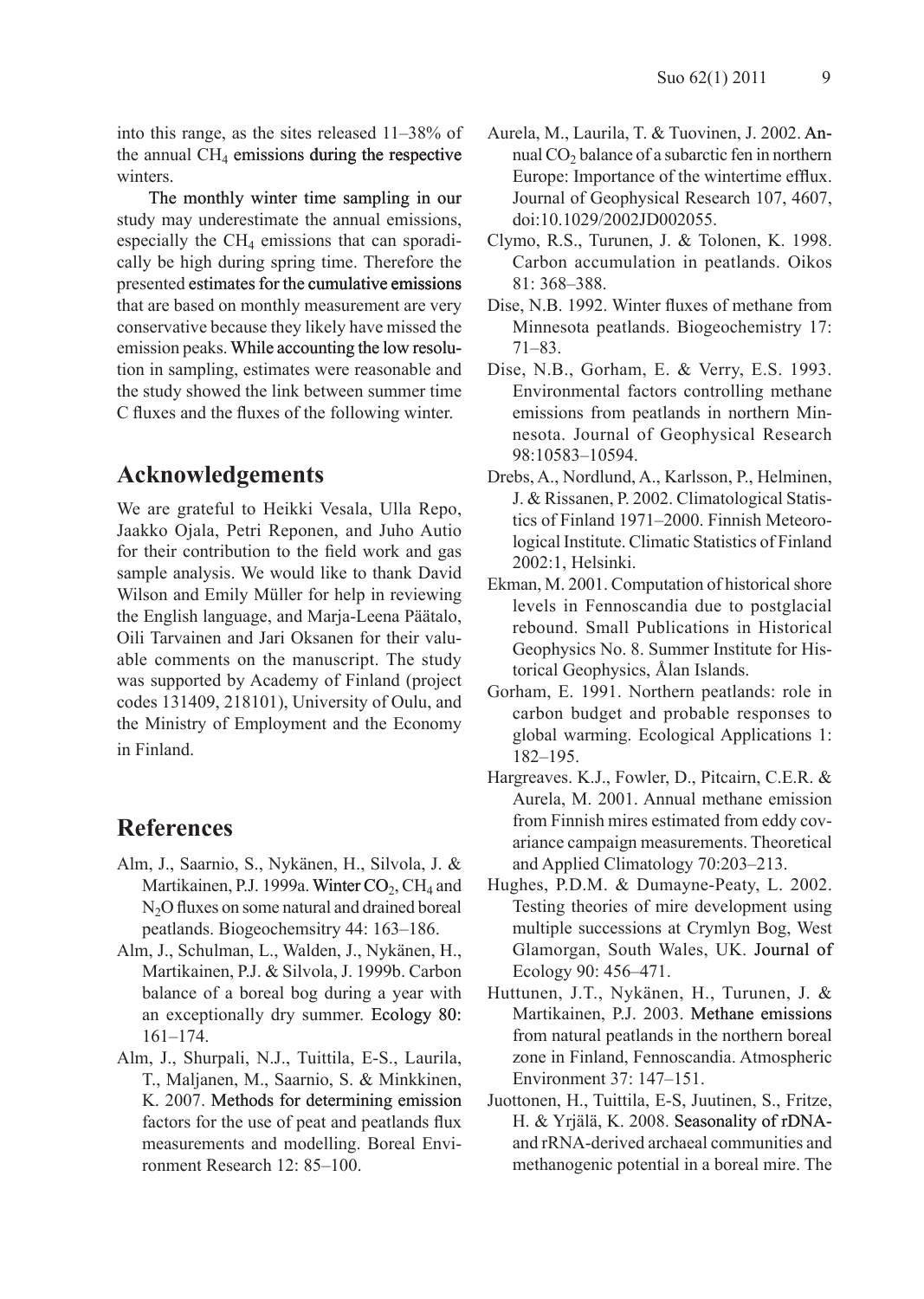ISME Journal 2: 1157–1168.

- Kelly, J.J., Weaver, D.F. & Smith, B.P. 1968. The variation of carbon dioxide under snow in the arctic. Ecology 49:358–361.
- Klinger, L.F., Elias, S.A., Behan-Pelletier, V.M. & Williams, N.E. 1990. The bog climax hypothesis: Fossil arthropod and stratigraphic evidence in peat sections from Southeast Alaska, USA. Holarctic Ecology, 13: 72–80.
- Lafleur, P.M., Roulet, N.T., Bubier, J.L., Frolking, S. & Moore, T.R. 2003. Interannual variability in the peatland-atmosphere carbon dioxide exchange at an ombrotrophic bog. Global Biogeochemical Cycles 17, 1036, doi: 10.1029/2002GB001983.
- Laine, J. & Vasander, H. 1996. Ecology and vegetation gradients of peatlands. Pages 10–19 in H. Vasander (ed.). Peatlands in Finland. Finnish Peatland Society, Gummerus , Helsinki.
- Leppälä, M., Kukko-oja, K., Laine, J. & Tuittila, E-S. 2008. Seasonal dynamics of  $CO<sub>2</sub>$  exchange during primary succession of boreal mires as controlled by phenology of plants. Écoscience 15:460–471.
- Leppälä, M., Laine, A., Seväkivi, M-L. & Tuittila, E-S. 2011a. Differences in  $CO<sub>2</sub>$  dynamics between successional mire plant communities during wet and dry summers. Journal of Vegetation Science 22: 357–366.
- Leppälä, M., Oksanen, J. & Tuittila, E-S. 2011b. Methane flux dynamics during mire succession. Oecologia 165:489–499.
- Lund, M., Lafleur, P.M., Roulet, N.T., Lindroth, A., Christensen, T.B., Aurela, M., Chojnicki, B.H., Flanagan, L.B., Humphreys, E.R., Laurila, T., Oechel, W.C., Olejnik, J., Rinne, J., Schubert, P. & Nilsson, M.B. 2010. Variability in exchange of  $CO<sub>2</sub>$  across 12 northern peatland and tundra sites. Global Change Biology 16: 2436–2448.
- Mariko, S., Bekku, Y. & Koizumi, H. 1994. Efflux of carbon dioxide from snow-covered forest soils. Ecological Research 9:345–350.
- Mariko, S., Nishimura, N., Mo, W., Matsui, Y., Kibe, T. & Koizumi, H. 2000. Winter  $CO<sub>2</sub>$ flux from soil and snow surfaces in a cooltemperate deciduous forest, Japan. Ecological Research 15:363–372.
- Martikainen, P.J., Nykänen, H., Alm, J. & Silvola,

J. 1995. Change in fluxes of carbon dioxide, methane and nitrous oxide due to forest drainage of mire sites of different trophy. Plan Soil 168–169:571–577.

- Melloh, R.A. & Crill, P. 1995. Winter methane dynamics beneath ice and in snow in a temperate poor fen. Hydrological Processes 9:947–956.
- Melloh, R.A. & Crill, P.M. 1996. Winter methane dynamics in a temperate peatland. Global Biogeochemical Cycles 10:247–254. Gorham E (1991) Nothern peatlands: role in the carbon cycle and probable responses to climatic warming. Ecological Applications 1: 182–195.
- Merilä, P., Galand, P.E., Fritze, H., Tuittila, E-S., Kukko-oja, K., Laine, J. & Yrjälä, K. 2006. Methanogen communities along a primary succession transect of mire ecosystems. FEMS Microbiology Ecology 55: 221–229.
- Moore, T.R. & Roulet, N.T. 1995. Methane emissions from Canadian peatlands. In: Lal, R., Kimble, J., Levine, E. & Stewart, B.A. (eds). Soils and Global Change, pp. 153–164. Boca Raton, Lewis Publishers.
- Nilsson, M., Mikkelä, C., Sundh, I., Granberg, G., Svensson, B.H. & Ranneby, B. 2001. Methane emissions from Swedish mires: national and regional budgets and dependence on mire vegetation. Journal of Geophysical Research 106: 20847–20860.
- Nilsson, M., Sagerförs, J., Buffam, I., Laudon, H., Eriksson, T., Grelle, A., Klemedtsson, L., Weslien, P. & Lindroth, A. 2008. Contemporary carbon accumulation in a boreal oligotrophic minerogenic mire –a significant sink after accounting for all C-fluxes. Global Change Biology 14:2317-2332. doi: 10.1111/ j.1365-2486.2008.01654.x
- Panikov, N.S. & Dedysh, S.N. 2000. Cold season  $CH<sub>4</sub>$  and  $CO<sub>2</sub>$  emissions from boreal bogs (West Siberia): Winter fluxes and thaw activation dynamics. Global Biogeochemical Cycles 14: 1071–1080.
- Reichstein, M., Papale, D., Valentini, R., Aubinet, M., Bernhofer, C., Knohl, A., Laurila, T., Lindroth, A., Moors, E., Pilegaard, K. & Seufert, G. 2007. Determinants of terrestrial ecosystem carbon balance inferred